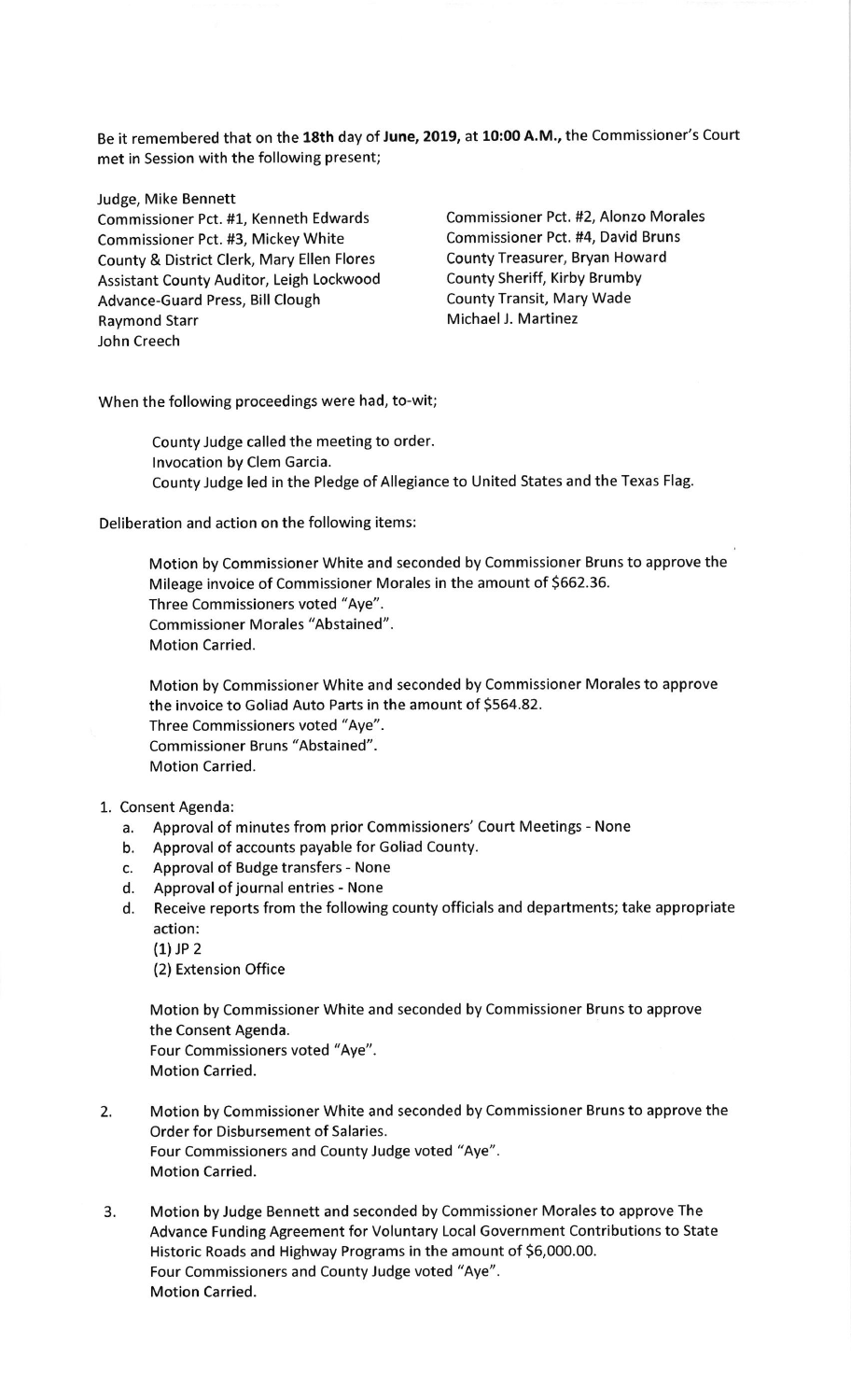- 4. Motion by Commissioner White and seconded by Commissioner Bruns to approve the Resolution for state to start on process for Cow Creek Bridge on Seiler Rd. Four Commissioners voted "Aye". Motion Carried.
- 3. Motion by Judge Bennett and seconded by Commissioner Morales to amend and approve the Advance Funding Agreement and to take the funds from Contingent and uncommitted in the amount of 56,000.00 and to seek reimbursement of the funds. Four Commissioners and County Judge voted "Aye". Motion Carried.
- 5. Motion for Commissioner Bruns and seconded by Commissioner Edwards to change the days and times of Commissioners Court Meetings back to the 2<sup>nd</sup> and 4<sup>th</sup> Mondays of the Month at 9:00 a.m., to be effective immediately. The first meeting will be on July  $2^{nd}$ . Four Commissioners voted "Aye". Motion Carried.
- 6. Motion by Commissioner Morales and seconded by Commissioner Bruns to approve the membership of Goliad County with TXMAS, including the \$100.00 annual membership fee. Four Commissioners voted "Aye". Motion Carried.
- 7. Motion by Commissioner Morales and seconded by Commissioner Bruns to approve the agreement between Goliad County and Kofile's Vanguard Records Management & lmaging System with a Hardware Solution. Four Commissioners voted "Aye". Motion Carried.
- 7. Motion by Commissioner Morales and seconded by Commissioner Bruns to Amend and approve the Agreement between Goliad County and Kofile's Vanguard Records Management & lmaging System with a Hardware Solution, contingent on the County Attorneys Approval. Four Commissioners voted "Aye". Motion Carried.
- 8. Approval of Agreement between Goliad County and Kofile's Vanguard Records Management & lmaging System with a Hardware Solution. This Agenda ltem was listed twice on the Agenda. See Agenda ltem #7.
- 5. Public Comment

None received